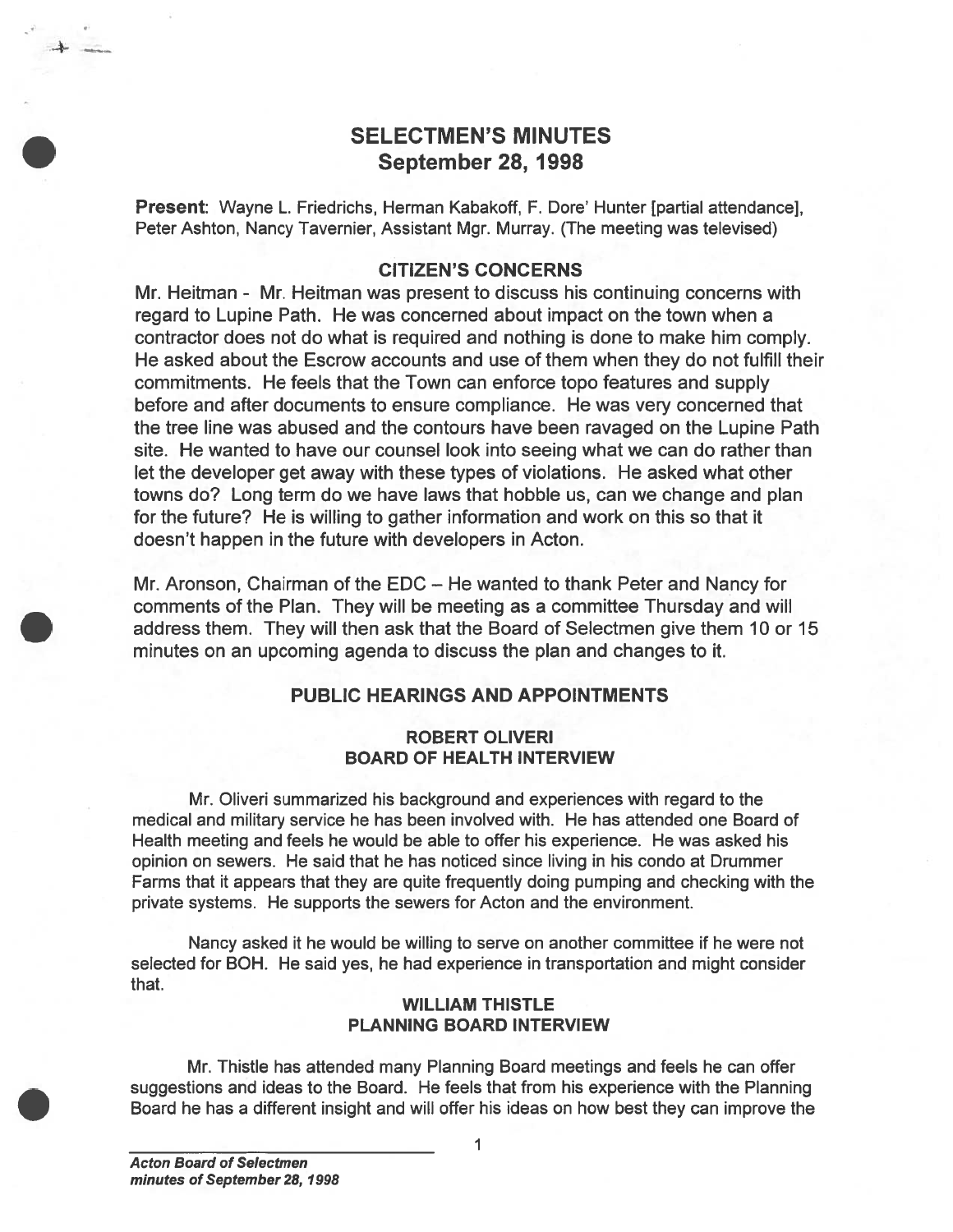Towns operation. Nancy said that she felt it was <sup>a</sup> goo<sup>d</sup> way to learn what is expected and happens on the Planning Board by serving as an Associate Member.

Herman noted that he knows Mr. Thistle and feels he will have <sup>a</sup> lot to offer the Planning Board.

Nancy Tavernier — Moves to appoint William Thistle to <sup>a</sup> one-year Associates position on the Planning Board with term to expire June 30, 1999. HERMAN KABAKOFF — Second. UNANIMOUS VOTE.

### JORGE VELIZ BOARD OF HEALTH INTERVIEW

The Board discussed Mr. Veliz's background and interest in the Board of Health. He has lived in Acton for the pas<sup>t</sup> <sup>11</sup> years and feels he could offer his expertise by offering to serve as <sup>a</sup> member of the Board of Health. He felt that he could not offer another Board what he could offer the Board of Health. He would not be willing to serve on another committee at this time. The Board of Selectmen advised Mr. Veliz that they would ge<sup>t</sup> back to him when the final decision made.

## SELECTMEN'S BUSINESS

SPECIAL TOWN MEETING WARRANT ARTICLE AND SPECIAL OVERRIDE ELECTION DISCUSSION - Jesse Liberty of the School Committee was presen<sup>t</sup> to answer any questions that the Board might have with regar<sup>d</sup> to the December 1st Special Town Meeting. Boxboro is in line he has checked with Boxboro, they have no outstanding issues. He said they are eager for the December 1st Special, they want it to work. Nancy Tavernier noted that Don MacKenzie will be out of town and we would be using <sup>a</sup> replacement moderator. Jesse felt that while it was unfortunate that Don is not available, they felt confident with Mr. O'Brien.

DORE' HUNTER — Moved to set the Special Town Meeting for December 1, 1998 at 7:00 P.m. in the Acton Boxborough Regional High School for the purpose of presenting and voting of <sup>a</sup> new school proposal, and further to close the Warrant for that Special at the close of business on October 9, 1998. NANCY TAVERNIER — Moved to Second. UNANIMOUS VOTE.

DORE' HUNTER — Moved to schedule <sup>a</sup> Proposition <sup>2</sup> % Override Election on December 8, 1998. Noting that the Board of Selectmen do not consider this to establish <sup>a</sup> president for the future calling of Special Elections for Overrides. NANCY TAVERNIER — Second. 4-1 Herman Kabakoff Abstaining. Motion Passes.

The Board discussed the need for copies of the RAG for distribution at the Meeting on October 5<sup>th</sup>. Herman thought that the school should split the cost of producing the copies. NANCY TAVERNIER — Moved to have 300 copies of the RAG prepared for Town Meeting. PETER ASHTON — Second. 4-1 Dore' Hunter Abstaining. Motion passes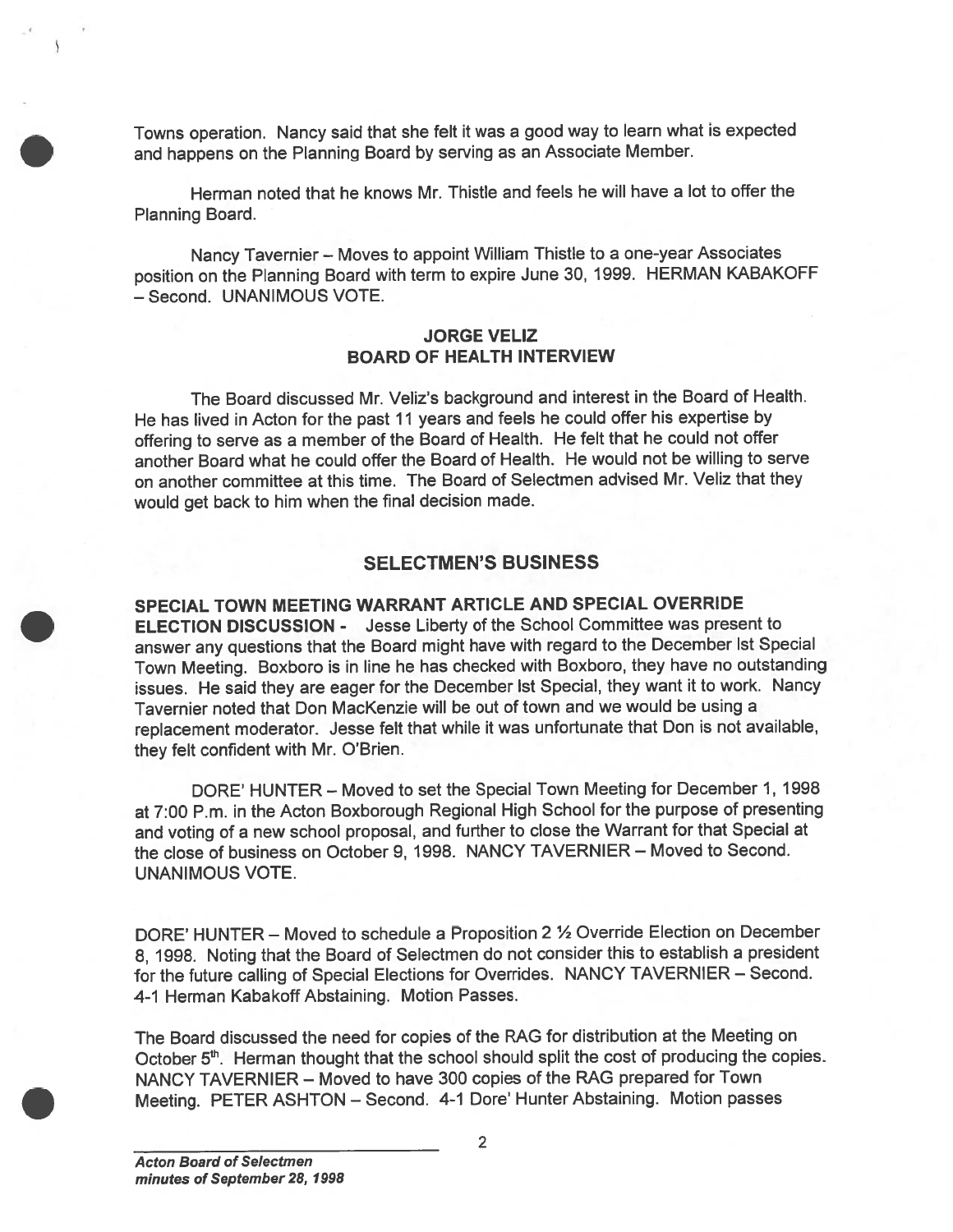61A Offer — The Board discussed the offer of the parcels off Newtown Road and staff comment regarding the offer. NANCY TAVERNIER - Moved to take no Action on the 61A right of first refusal offer presented the Board. PETER ASHTON — Second. UNANIMOUS VOTE.

THEATER III BANNER REQUEST - Nancy had <sup>a</sup> problem with the Town placing three tax banners up and felt we should free up space for Theater Ill to <sup>p</sup>lace their banners in harmony with the guidelines established for the hanging of Banners. NANCY TAVERN IER — Moved to approve the location requested by Theater III for the dates originally requested. PETER ASHTON — Second. UNANIMOUS VOTE.

OTHER- Nancy wanted to update the public on the recent activities and actions regarding sewers. The DEP will allow 25,000 GPD at the Adams Street site, the capacity is indeed 250,000 which is actually 300,000 capacity. This will allow for 180 additional users to join the district. They have sent letters to the property owners asking them to come to <sup>a</sup> meeting at the Jr. High on Thursday at 8:30 to meet with the Sewer Action Committee.

### CONSENT AGENDA

NANCY TAVERNIER - Moved to approve. PETER ASHTON - Second -UNANIMOUS VOTE.

### TOWN MANAGER'S REPORT

### EXECUTIVE SESSION

NANCY TAVERNIER — Moved to enter into Executive Session for the purposes of security and deployment issues. PETER ASHTON — Second. Roll Call taken, all AYES. The Board moved into Executive Session, to adjourn at the conclusion and not enter back into public session.

The Board adjourned at  $8:30$  P.M.

Clerk  $U$  $\frac{1.4}{1.5}$ 

Date

Mrd

Christine M. Joy **Recording Sec**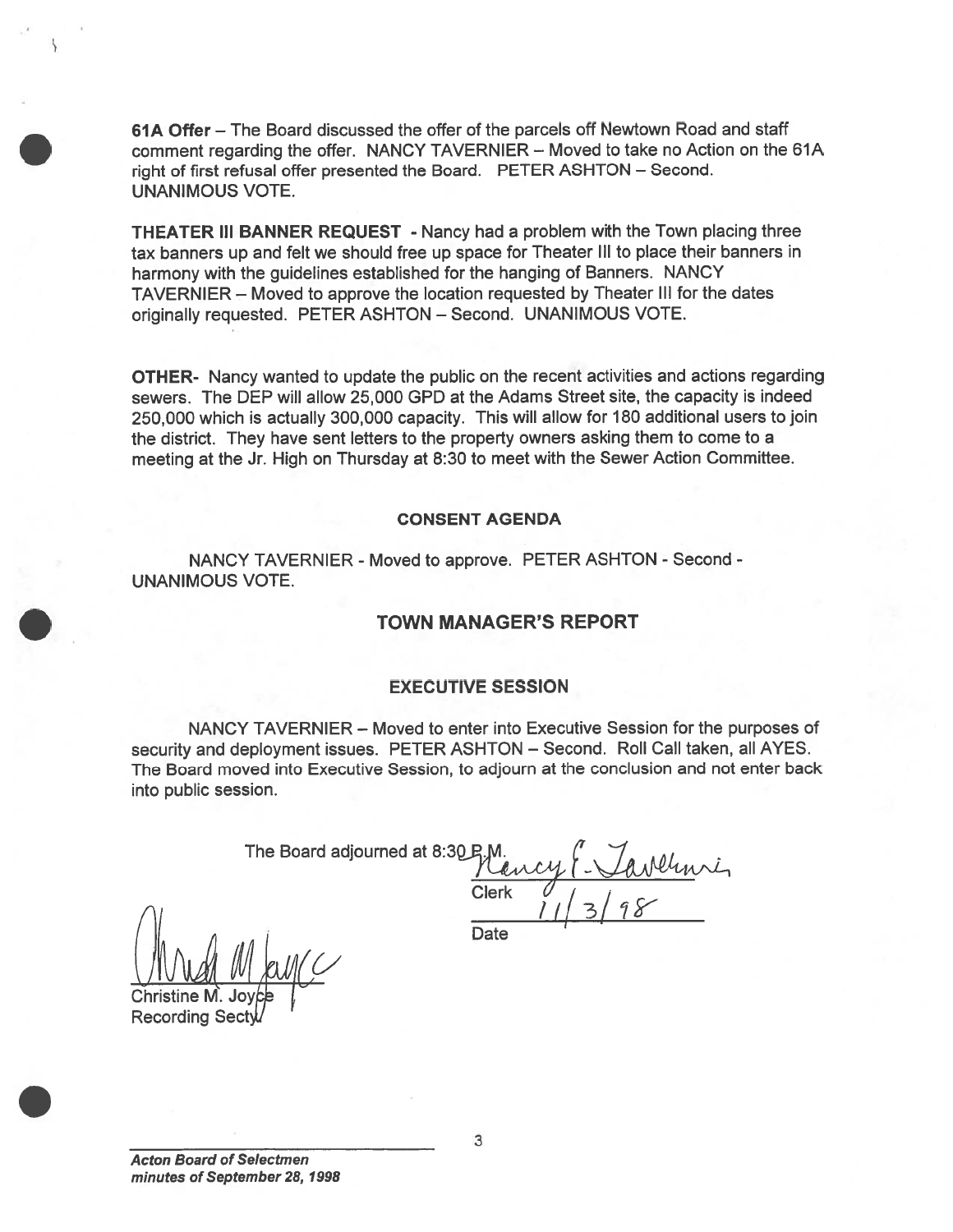September 25, 1998

TO: Board of Selectmen

'I

FROM: Wayne Friedrichs, Chairman

SUBJECT: Selectmen's Report

# [Please note this is <sup>a</sup> MONDAY. Start time is 7:00 P.M.] AGENDA

Room 204 September 28, 1998 7:00 P.M.

## I. CITIZEN'S CONCERNS

# II. PUBLIC HEARINGS & APPOINTMENTS

- 1. 7:31 ROBERT CLIVERI COMMITTEE INTERVIEW, BOARD OF HEALTH Enclosed <sup>p</sup>lease find Robert Oliveri's Volunteer Application and VCC comment for Board review.
- 2. 7:35 WILLIAM THISTLE COMMITTEE INTERVIEW, PLANNING BOARD Enclosed please find William Thistle's Volunteer Application and VCC recommendation for full membership with an expiration date of June 30, 2003 for Board review and action.
- 3. 7:40 JORGE VELIZ COMMITTEE INTERVIEW, BOARD OF HEALTH Enclosed <sup>p</sup>lease find Mr. Veliz' Volunteer Application and VCC comment for Board review.

## III. SELECTMEN'S BUSINESS

4. SPECIAL TOWN MEETING and SPECIAL OVERRIDE ELECTION - Enclosed please find materials for Board discussion and decision regarding the School's reques<sup>t</sup> for <sup>a</sup> December 1 Special Town Meeting and <sup>a</sup> December 8 Special Election.

5. 61A NOTIFICATION - Enclosed <sup>p</sup>lease find <sup>a</sup> letter from Isabella Choate offering the Town the Right of First Refusal with regar<sup>d</sup> to Parcel D3-5, Newtown Road, along with staff comment, for Board action.

6. THEATER III BANNER REQUEST - Enclosed please find a request for a waiver of the Banner Rules, along with staff comment, for Board action.

> 1 1